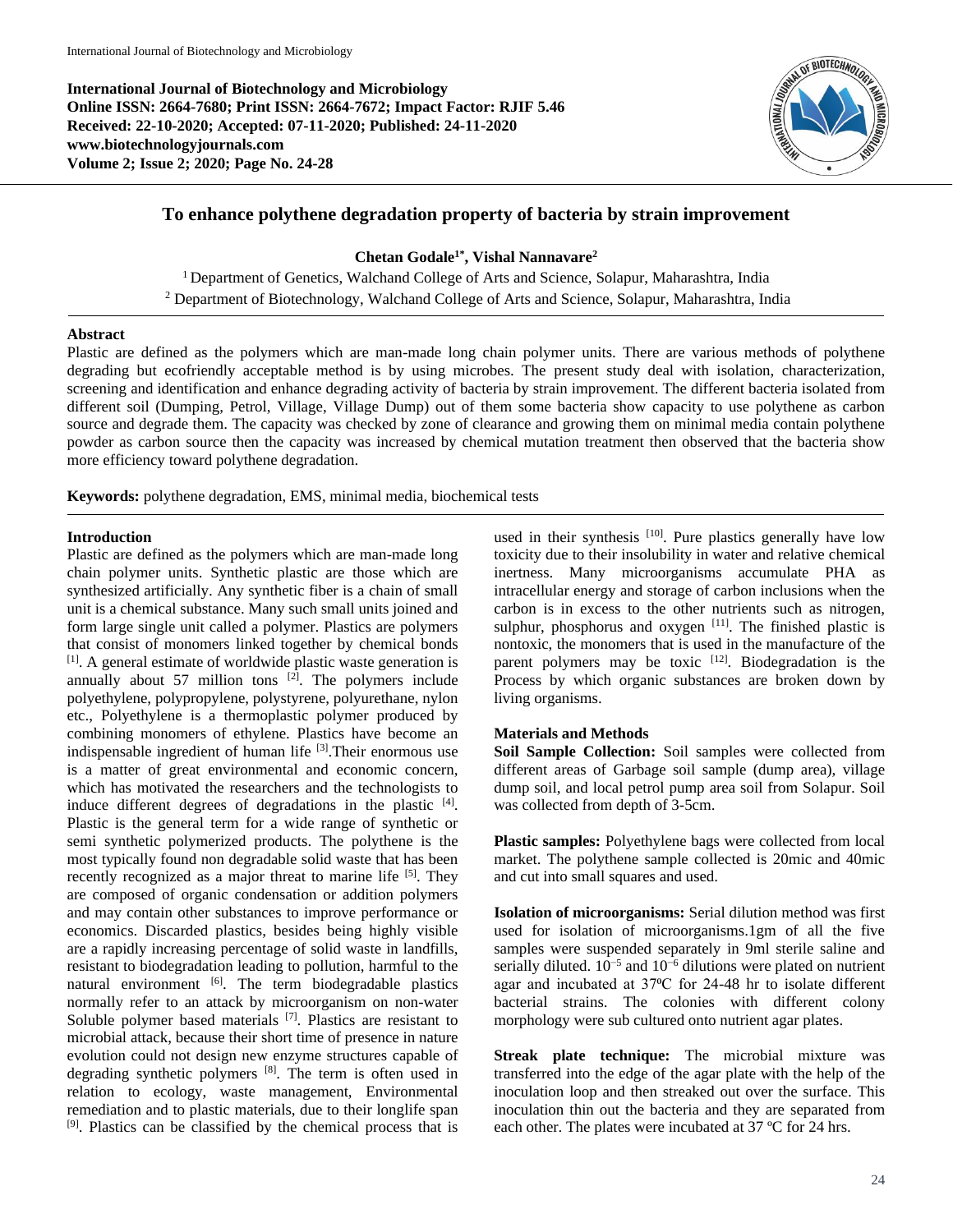### **Screening of polythene degrading microorganism**

This was carried out by zone of clearance method where the 0.5 concentrations of PEG were used in minimal media containing salts of ammonium and potassium and the zone of clearance around the colonies were observed by staining with Coomassie blue this indicate its capacity to utilize polythene as C-source and degrade polythene. Polyethylene powder was added in mineral salt medium at a final concentration of 0.1% (w/v) respectively and the mixture was sonicated for 1hour at 120 rpm in shaker. After sonication the medium was sterilized at 121°C. 15 ml sterilized medium was poured before cooling in each plate. The isolated organisms were inoculated on polymer containing agar plates and then incubated at 25-30°C for 2-4 weeks. The organisms, producing zone of clearance around their colonies were selected for further analysis.

## **Identification test for microorganisms**

**Grams staining:** The Grams staining method is one of the widely used differential staining methods in bacteriology. The bacteria was stained by basic primary stain, followed by the addition of a mordent (Gram's iodine), and then decolorized by ethyl alcohol. Some of the bacteria remain their stain colour in certain conditions, while some are decolorized. Therefore the bacteria can be classified into two groups, the former is Grams positive bacteria and the latter is Grams negative bacteria. For clear observations a final step of counter staining with safranin or basic fushin is applied after the decolourization. The colour of Gram-positive bacteria remains purple while the Gram-negative bacteria were stained to appear red.

## **Biochemical Test**

**Catalase test:** The catalase enzyme serves to neutralize the bactericidal effects of hydrogen peroxide. Catalase expedites the breakdown of hydrogen peroxide (H2O2) into water and oxygen. This reaction is evident by the rapid formation of bubbles. The culture sample was taken and kept in the slide. The hydrogen peroxide solution was added drop by drop. The air bubbles were observed in the positive samples.

**Indole test:** The indole test screens for the ability of an organism to degrade the amino acid tryptophan and produce indole. Inoculate the tube of tryptone broth with a small amount of a pure culture and incubate at 37°C for 24 to 48 hrs. add 5 drops of Kovac's reagent directly to the tube. A positive indole test is indicated by the formation of a pink to red color ("cherry red ring") in the reagent layer on top of the medium within sec of adding the reagent

**Methyl red test:** This test is to detect the ability of an organism to produce and maintain stable acid end product from glucose fermentation. Methyl Red (MR) is a pΗ indicator, which remains red in color at a pΗ of 4.4 or less. The sterile tubes were taken and the broth was poured <sup>[13]</sup>. Test organisms were inoculated and the tubes were kept into the incubator for 24 hrs.

After 24 hrs the methyl red indicator was added to the tubes, and the color change is observed. Formation of red color indicates positive result and yellow color indicates negative result.

**Starch Hydrolysis test:** Inoculate the plates of starch agar with the assigned bacteria's and incubated at 37ºC for 24-48 hrs. Dripped a small amount of Gram's iodine on the plate around the inoculated area and a small amount in an uninoculated area away from the Inoculum. A clear zone was observed around the Inoculum.

Carbohydrate Utilization test Transferred 0.1 ml of inoculum of each of the bacteria's into broths (glucose) and incubated the inoculated broths at 37ºC for 24-48 hrs in a rotary shaker at 150 rpm. Results were observed for each broth and compared to the uninoculated controls.

**Pre-treatment of polythene:** The polyethylene bags were cut into the small strips and transferred to a fresh solution having 7 ml Tween 80, 1 ml bleach, and 92 ml distilled water and stirring for 30 to 60 minutes. Then the strips were transferred into a beaker with distilled water and stirred for 1 hour. Further, they were aseptically placed in the ethanol solution 70% v/v for 30 min.

**Degradation of Pre-Treated Polythene:** Initially weighed strips of 3×3-cm size of 10 and 40 micron polythene were aseptically transferred to the conical flask containing 50 ml of nutrient broth medium and inoculated with bacteria (0.5ml). Control was maintained with plastic discs in the microbe-free medium. Different flasks will be kept in a shaker for 10 to 25 days. After the respective duration of shaking, the polythene strips were collected, washed thoroughly using distilled water, shade-dried and then weighed for final weight and percentage weight loss were calculated using below formula.

Initial weight - Final weight Weight loss % = ------------------------------------------x 100 Initial weight

## **Treatment of bacteria with chemical mutagens**

**Selection of culture for mutation:** The bacterial strains which show their capacity for degrade the polythene i.e., use polythene as carbon source are treated with mutagenic agent (EMS)

**Process for treatment of bacterial normal strain:** EMS solution of 0.1%, 0.2% Prepared and the bacterial colonies which shows polythene degrading capacity are treated for 15 sec. respectively the culture this treatment used are Dump, Petrol, village Dump and village.

**Inoculation of treated strain:** The degrading capacity strain are inoculated in the liquid (LB Broth) media and kept on rotary shaker for 15-25 days respectively.

**Weighing of polythene after treatment:** The Polythene containing flask and the media contain mutated strain of Dump, petrol, Village dump and village weighed respectively after particular day of incubation.

The mutated strain use carbon source as the polythene in more way as compared to normal strain, the initial weight of polythene before treatment are more than the bacterial strain after mutation.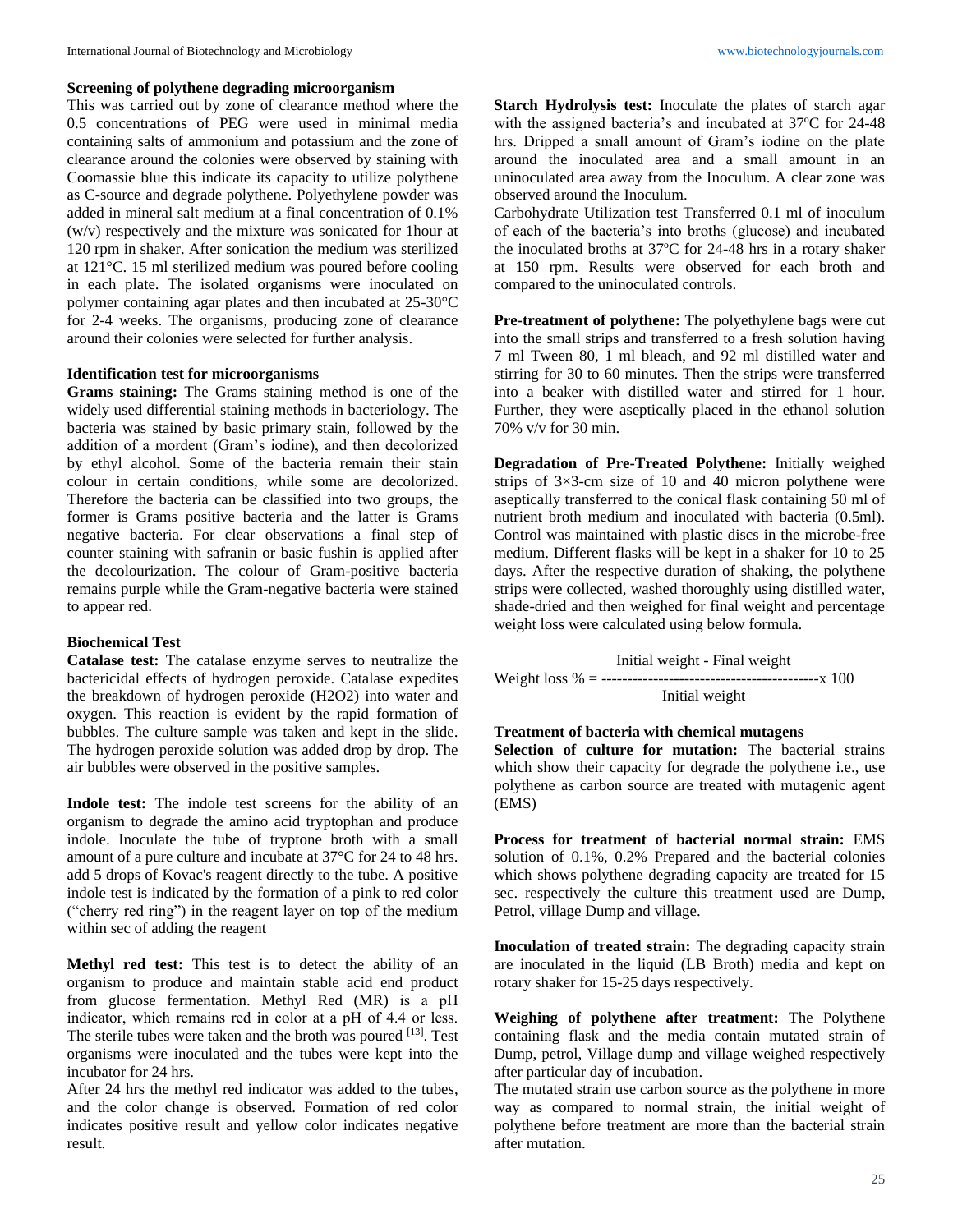## **Observation**

The pretreated polythene was added in liquid minimal media by using mutant bacterial strain. Degradation of polythene (Pretreated) by using strain improved bacteria was concluded by weight loss method.

| <b>Table 1:</b> Observation of Normal Strain |  |
|----------------------------------------------|--|
|----------------------------------------------|--|

| <b>Culture / Strain</b> | Polythene type (20mi) | Polythene type (40mi) | <b>Initial weight</b> | <b>Final weight</b> | <b>Weight loss</b> |
|-------------------------|-----------------------|-----------------------|-----------------------|---------------------|--------------------|
| Dump                    | 10 Davs               | 20 Days               | 0.056                 | 0.048               | 14 %               |
| Petrol                  | 20 Days               | 25 Davs               | 0.0275                | 0.0181              | 34 %               |
| Village                 | 10 Davs               | 30 Days               | 0.0181                | 0.0125              | 30 %               |
| Village Dump            | 10 Davs               | 40 Davs               | 0.0307                | 0.0280              | 8.7%               |

| <b>Culture / Strain</b> | Polythene type (20mi) | Polythene type (40mi) | <b>Initial weight</b> | <b>Final weight</b> | <b>Difference</b> |
|-------------------------|-----------------------|-----------------------|-----------------------|---------------------|-------------------|
| Village                 | 20 Days               |                       | 0.0174                | 0.0143              | 70%               |
| Village Dump 3          | 20 Days               | 30 Days               | 0.0221                | 0.0216              | 22.62%            |
| Petrol                  |                       | 30 Days               | 0.0366                | 0.0181              | 50.54%            |
| Dump                    | 20 Days               |                       | 0.0402                | 0.0386              | 39%               |
| Village dump2           |                       | 20 Days               | 0.0386                | 0.0356              | 8.2%              |

#### **Table 2:** Observation of Mutant strain







**Fig 1:** Isolation of microorganisms











**Fig 3:** Starch hydrolysis test MR test (control & Test)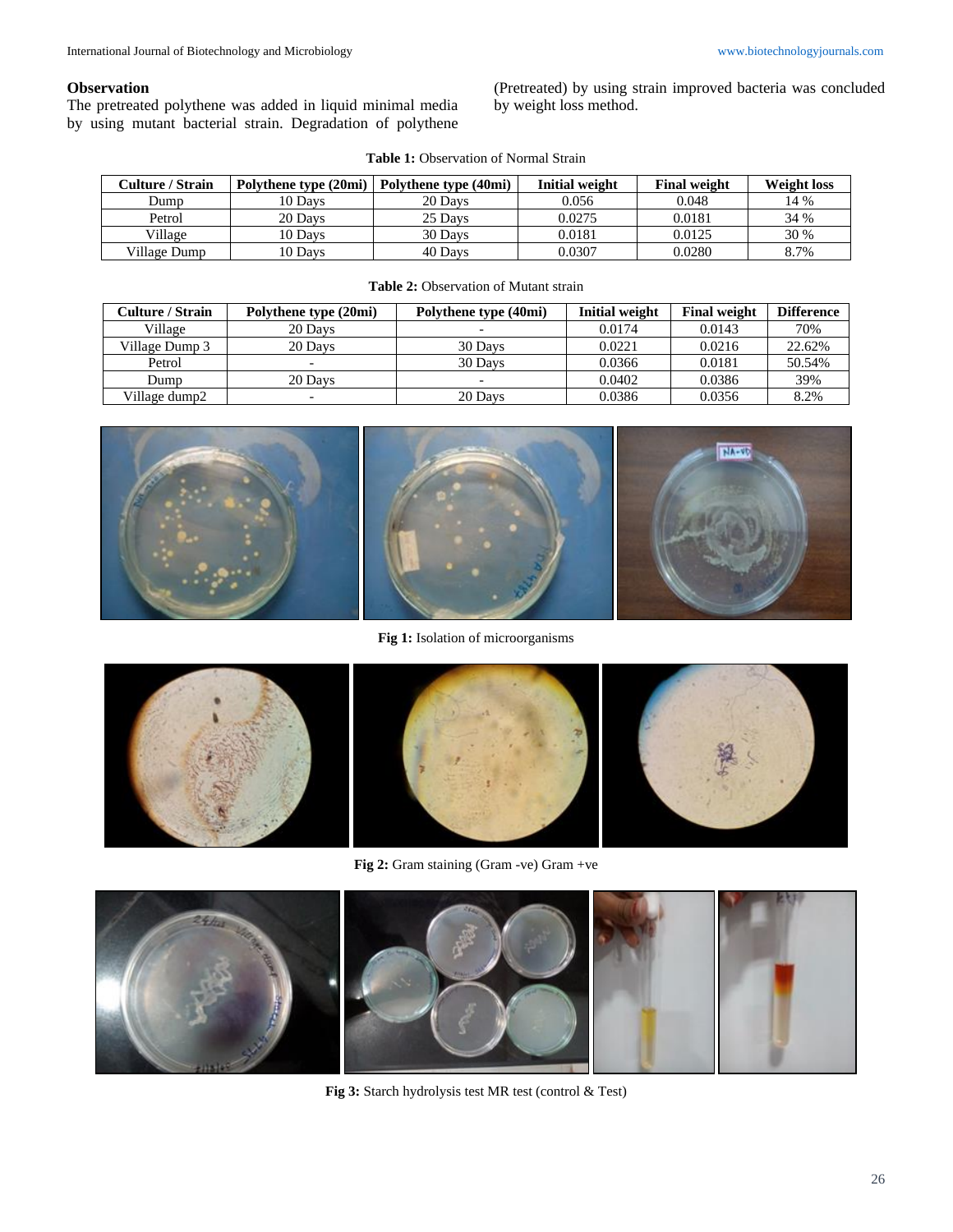

**Fig 4:** Catalase test



**Fig 5:** Glucose fermentation



**Fig 6:** Manitol fermentation



**Fig 7:** Oxidase test

#### **Result**

A total of 10 bacteria were recovered from different areas. Areas selected were petrol pump, hospital and local area. Four different samples were identified by microscopically and confirmed by various biochemical tests. Based on the colony morphology, gram staining, biochemical tests four different

strains were identified. On this screening *Staphylococcus* spp, *Coryerbacterium kutesceri, Micrococcus, Enterobacter intermedius, Micrococcus varians* showed degradation activity. The isolated microorganisms from polyethylene dumped areas can be interacted with polythene and undergo changes. It is clear that synthetic polymers can be degraded to some extent by microbes. The biodegradation of plastics by isolated bacteria showed clear zone. It implies the initiation of biodegradation. Maximum degradation was found to be by *Microococcus* species and the minimum degradation was found to be by *Corynebacterium kutsceri* species. *Micrococcus* showed 34% degradation and *Corynebacterium kutsceri* showed 8.7% degradation by weight loss. These microbes confirmed its polyethylene degradation.

**Screening and Identification of Polyethylene Degrading Microorganisms:** The isolated colonies which showed growth on MSM agar plates were able to utilize polythene as the sole source of carbon Initial weight for dump, petrol, village and village dump area are 0.056gm,0.0275gm,0.0181gm,0.0307gm. The flasks were incubated in a shaker for 25-30 days. After incubation the polyethylene pieces were removed, washed with sterile distilled water, then sprayed with alcohol, air dried and weighed. The final weight of the polyethylene strips were noted as 0.048gm, 0.0181gm, 0.0125gm, 0.0280gm and percentage degradation was calculated as 14%, 34%, 30%, 8. 7%. The isolates with maximum weight loss- is 34% and minimum is 8.7%. After mutation by chemical treatment with EMS final weight of polythene films for village, village, dump3, petrol, dump and village dump 2 are 0.0143gm,1 0.0216gm,0.0181gm,0.0386gm,0.0356gm.

#### **References**

- 1. Shimao M. biodegradation of plastics. Curr. Opin. Biotechnol. 2001; 12:242-247.
- 2. Shristi Kumar K, Haltha AAM, Christi KS. Diversity and effectiveness of tropical mangrove soil microflora on the degradation of polythene carry bags. Int. J Trop. Biology. 2007; 55:777-786.
- 3. Shah AA, Hasan F, Hameed A, Ahmed S. Biological degradation of plastics a comprehensive review. Biotechnol Adv. 2009; 26:246-265.
- 4. Baljit Singh, Nisha Sharma. Mechanistic implications of plastic degradation, 2007, 561-584.
- 5. Huang SJ. Polymer waste management biodegradation, in ceneration and recycling. Polym Mater Sci Eng. 1990; 63:633-636.
- 6. Manisha K Sangale, Mohd Shahnawaz, Avinash B Ade. A Review on Biodegradation of Polythene: The Microbial Approach J Bioremed Biodeg. 2012; 3(10):1-9.
- 7. Ponniah Saminathan, Anandan Sripriya, Kaliappan Nalini, Thangavelu Sivakumar, Veera pandiyan Thangapandian. Biodegradation of plastic by Pseudomonas putida isolated from garden soil samples, 2014, 1-4.
- 8. Mueller RJ. Biological degradation of synthetic polyester enzyme as potential catalysts for polyester recycling Procedures in Biochemistry. 2006; 41(212):4-8.
- 9. Olayan H, Hamid H, Owen E. Photochemical and thermal